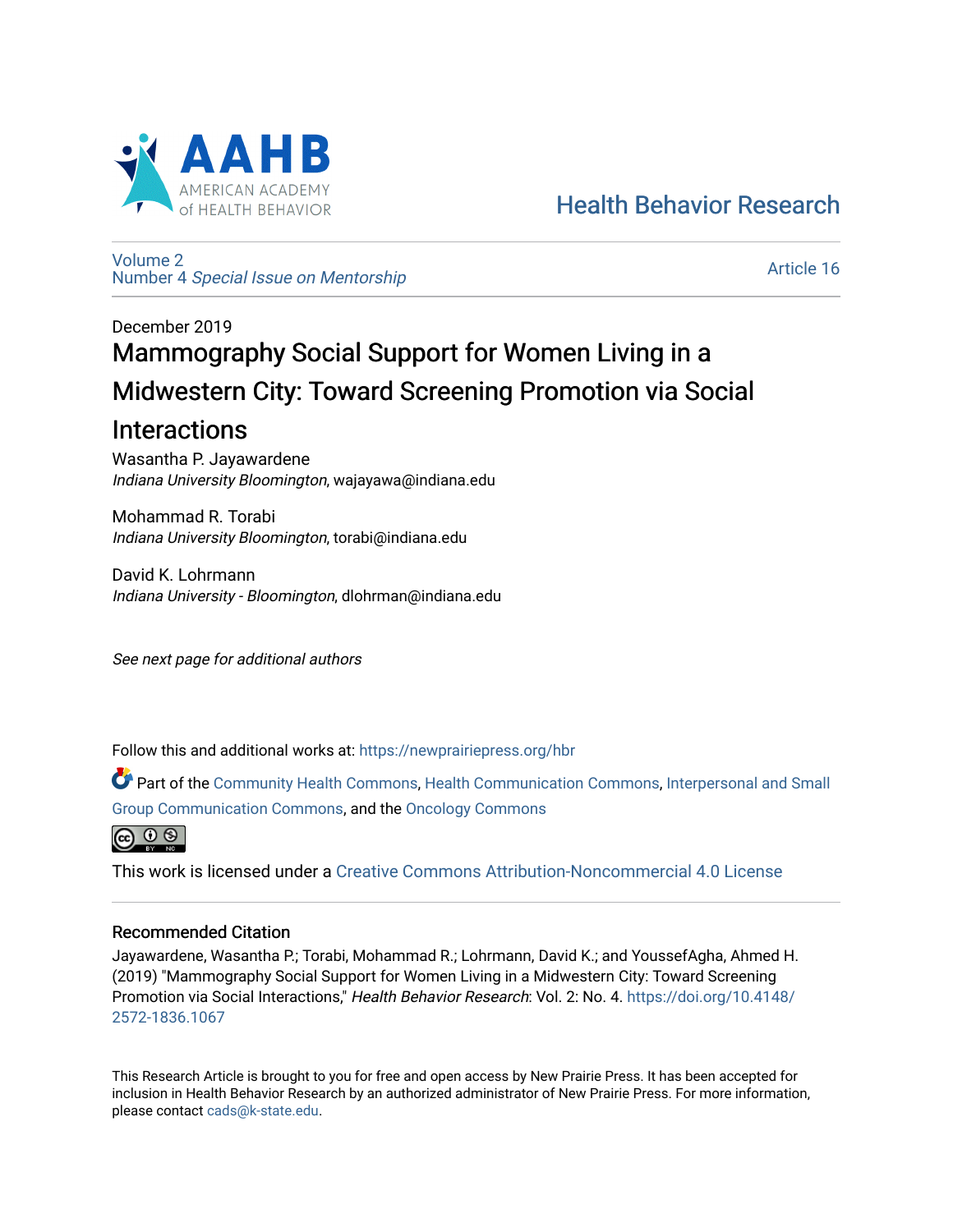# Mammography Social Support for Women Living in a Midwestern City: Toward Screening Promotion via Social Interactions

# **Abstract**

Notwithstanding recommendations and interventions, the percentage of 50 – 74-year-old U.S. women who reported having had a mammography in the past two years remained below target coverage. Social interactions may influence mammography rates. To measure characteristics of social interactions in a Midwestern city as they relate to social support for mammography received by women older than 40 years of age. A cross-sectional study was conducted in Bloomington, Indiana, sending mail surveys to 3,000 telephone directory addresses selected by simple random sampling. An anonymous, selfadministered, closed-ended, questionnaire with eight checklist items (for demographics) and six multipart semantic differential scale items (for social support), derived from validated instruments, was used. Social support for mammography in women who had undergone regular screening was analyzed using chi-square test and logistic regression. Of 450 respondents with valid responses, 91% were white; 47% were older than 80; 92% had good health insurance coverage; and 82% had undergone regular mammography. Healthcare workers provided the highest support, followed by children, siblings, and relatives. Friends, neighbors, and co-workers were least supportive. In social interactions, emotional support was the most prominent, followed by informational, appraisal, and instrumental supports. Having higher income and being married were associated with receiving greater support. Although mammography provides limited benefits after age 74, women older than 80 years of age received the highest support. Identifying the structural and functional characteristics of social interactions is important for: 1) designing interventions that enhance social support, and 2) expanding breast cancer screening via personalized approaches using existing social interactions.

## Keywords

Social support, Mammography, Breast cancer

## Acknowledgements/Disclaimers/Disclosures

This study was funded by a student research award from the Indiana University School of Public Health Bloomington. The authors have no conflicts of interest to report, financial or otherwise.

## Authors

Wasantha P. Jayawardene, Mohammad R. Torabi, David K. Lohrmann, and Ahmed H. YoussefAgha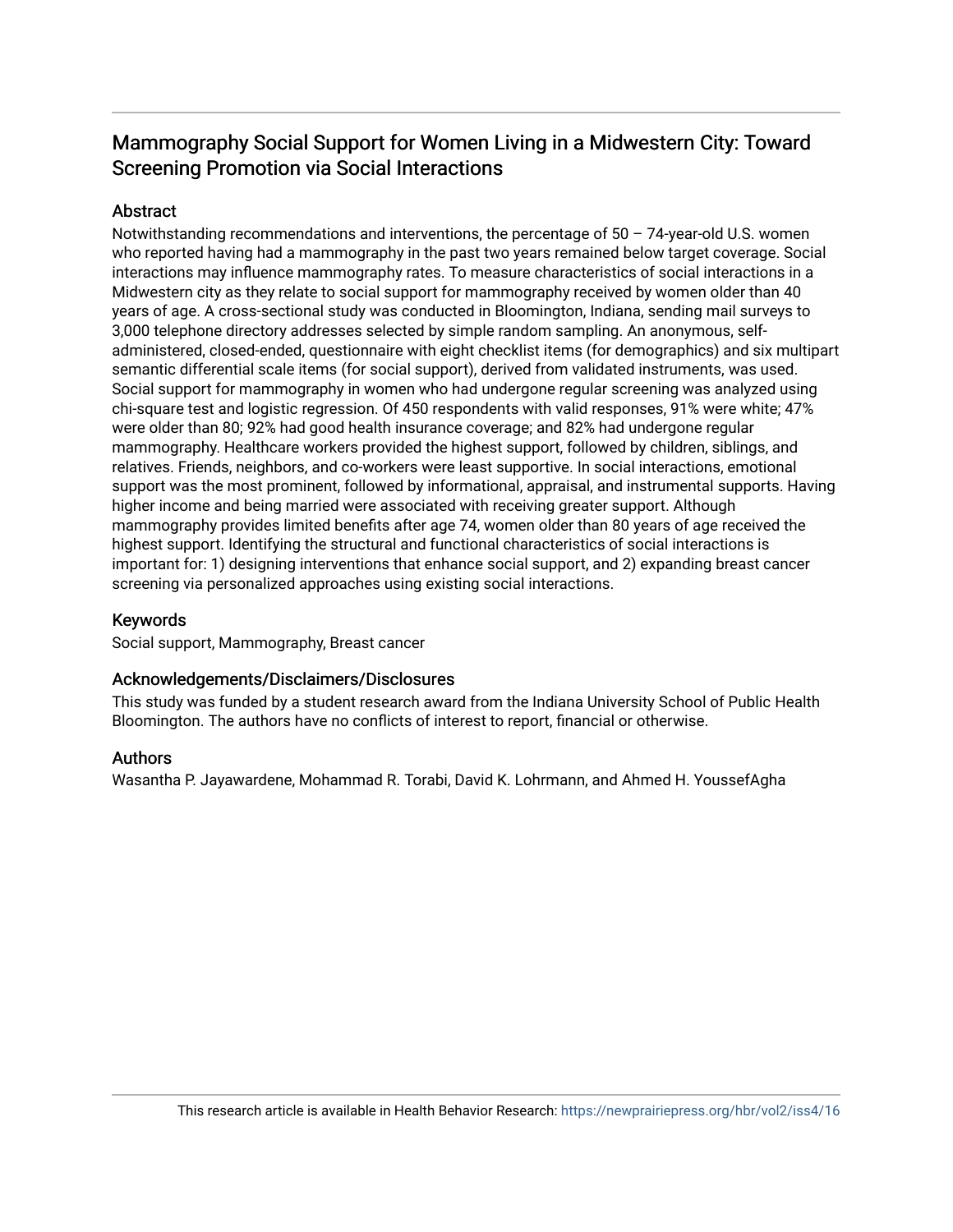#### **Mammography Social Support for Women Living in a Midwestern City: Toward Screening Promotion via Social Interactions**

# **Wasantha P. Jayawardene, M.D., PhD\* Mohammad R. Torabi, PhD David K. Lohrmann, PhD Ahmed H. YoussefAgha, PhD**

#### **Abstract**

Notwithstanding recommendations and interventions, the percentage of 50 – 74-year-old U.S. women who reported having had a mammography in the past two years remained below target coverage. Social interactions may influence mammography rates. To measure characteristics of social interactions in a Midwestern city as they relate to social support for mammography received by women older than 40 years of age. A cross-sectional study was conducted in Bloomington, Indiana, sending mail surveys to 3,000 telephone directory addresses selected by simple random sampling. An anonymous, self-administered, closed-ended, questionnaire with eight checklist items (for demographics) and six multipart semantic differential scale items (for social support), derived from validated instruments, was used. Social support for mammography in women who had undergone regular screening was analyzed using chi-square test and logistic regression. Of 450 respondents with valid responses, 91% were white; 47% were older than 80; 92% had good health insurance coverage; and 82% had undergone regular mammography. Healthcare workers provided the highest support, followed by children, siblings, and relatives. Friends, neighbors, and co-workers were least supportive. In social interactions, emotional support was the most prominent, followed by informational, appraisal, and instrumental supports. Having higher income and being married were associated with receiving greater support. Although mammography provides limited benefits after age 74, women older than 80 years of age received the highest support. Identifying the structural and functional characteristics of social interactions is important for: 1) designing interventions that enhance social support, and 2) expanding breast cancer screening via personalized approaches using existing social interactions.

\*Corresponding author can be reached at:  $\alpha a$  wajayawa@indiana.edu

#### **Introduction**

The U.S. Preventive Services Task Force (USPSTF) recommends all women begin mammography screening at age 50 and repeat the test biennially until age 74 [\(Nelson, Fu, et al.](#page-10-0) [2016\)](#page-10-0). The 2015 National Health Interview Survey, however, revealed that only 58.3%, 71.3%, and  $63.3\%$  of women in age groups  $40 - 49$ ,  $50 - 74$ , and  $65$  or older, respectively, followed the USPSTF recommendation for use of mammography [\(National Center for Health Statistics,](#page-10-1)  [2016\)](#page-10-1), considerably less than the Healthy People 2020 target of 81.1% (Office of Disease Prevention and Health Promotion, 2011).

Social support (SS) is one of several factors that affect breast cancer screening rates [\(Katapodi, Facione, Miaskowski, Dodd, & Waters, 2002\)](#page-9-0). According to a nationwide study, repeated mammography screening decreased when emotional and informational support and positive social interactions decreased [\(Messina et al., 2004\)](#page-10-2). Evidence is available for population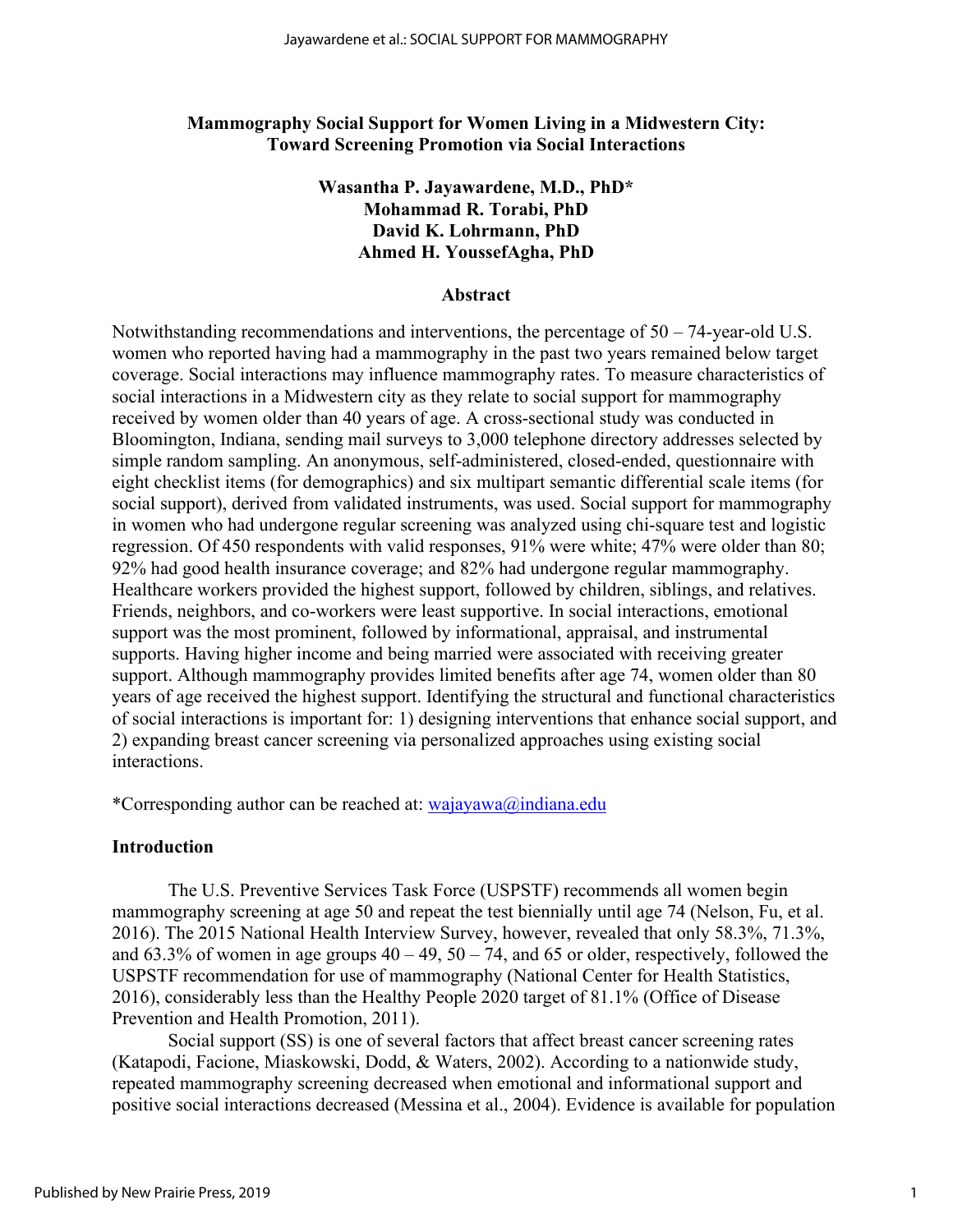subgroups as well, for example, Latina women whose family or friend recommended they get a mammography within the past 12 months were more likely to report mammography intentions, SS, and favorable norms [\(Molina et al., 2015\)](#page-10-3). SS is the exchange of resources between individuals, with the support provider intending to improve the well-being of the recipient. Social interactions can be characterized based on structure (i.e., sources of support, such as spouse, friends, etc.) and function (i.e., types of support; [Fleury, Keller, & Perez, 2009:](#page-9-1) informational – important information and advice for problem solving; emotional – love, trust, esteem, listening, and concern, usually provided by intimate partners, parents, children, relatives, and friends; instrumental – assist with money, materials, labor, and time; appraisal – encouragement of sustaining a good behavior).

While the structural and functional characteristics of social interactions can vary widely by demographic and geographic factors [\(Farhadifar, Taymoori, Bahrami, & Zarea, 2015;](#page-9-2) [Manjer,](#page-9-3)  [Emilsson, & Zackrisson, 2015\)](#page-9-3), based on published literature, no study so far has characterized SS for mammography in a predominantly white population in the Midwestern United States. This study aimed to address this gap, and measure both structural and functional characteristics of social interactions as they relate to mammography among women older than 40 years of age.

#### **Research Questions**

- 1. Do the types of mammography SS in women's social interactions vary by social groups who provide support?
- 2. Do the types of mammography SS vary by demographic characteristics of women who receive support?

#### **Methods**

#### **Sample**

This is a cross-sectional study in a Midwestern college town with predominantly (83%) white residents (population =  $80,405$ ; females =  $49.7\%$ ; females >  $40$  years =  $13.2\%$ ) (U.S. [Census Bureau, 2011\)](#page-10-4). Simple random sampling was conducted using the telephone directory. Each of the 3,000 selected households was sent one questionnaire along with a study information sheet. If more than one female (> 40 years) lived in a household, family had the choice to decide which female was going to participate in the study. To increase the response rate, a prepaid return envelope was sent with each survey. As the number of households with at least one eligible woman was not known, the response rate could not be calculated. Over 15% of 3,000 surveys were returned. The study was approved by the institutional review board of the authors' university.

#### **Measures**

The anonymous, self-administered, closed-ended, postal questionnaire with eight checklist items and six multipart semantic differential scale items could be answered within 5 – 10 minutes. The questionnaire utilized validated items from empirical studies [\(Dantas,](#page-9-4)  [Alchieri, & Maia, 2015;](#page-9-4) [Katapodi et al., 2002;](#page-9-0) [Lischka, Popien, & Linden, 2005\)](#page-9-5). The instrument was revised and reviewed by 3 experts, and was pilot tested on 10 women who were  $45 - 80$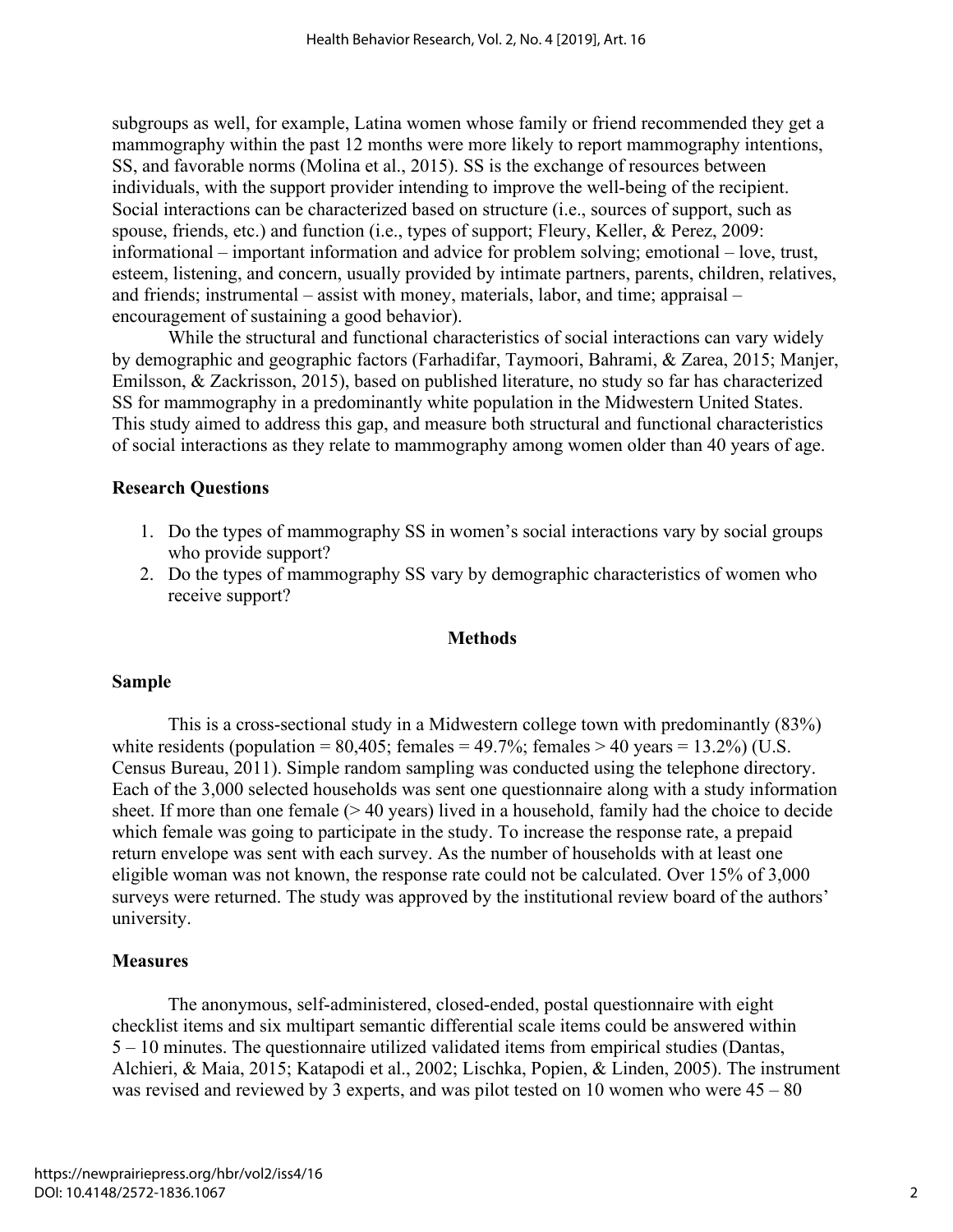years old. Checklist items asked about demographic characteristics, perceived breast cancer risk, health insurance status, and breast cancer screening status. The types of perceived SS were examined using semantic differential scale items – two each for informational and emotional supports, and one each for instrumental and appraisal supports. For example, a question on informational support asked –*"How much you got to know from………about importance of mammography screening?"*, where participants ranked each social group [(1) husband/partner/boyfriend; (2) son/daughter/relative; (3) friend/neighbor; (4) doctor/nurse/healthcare worker; (5) books/media/internet/etc.)] based on the level of support they receive ( $0 = no$  support;  $1 =$ some support;  $2 = good$  support).

#### **Analysis**

All variables were either categorical (e.g., demographic) or semantic differential scale (e.g., SS) and were subsequently dichotomized for analysis. For a meaningful explanation, two kinds of social interactions were identified – 'natural' (spouse, partner, boyfriend, children, relatives, friends, neighbors, and co-workers) and 'extended' ('natural' interactions plus healthcare workers). Perceived support was dichotomized – receiving "good support" and "at least some support" were summed to compare with "no support." Data were analyzed using SAS 9.3®. As missing data were < 5% for most variables, cases with missing values were deleted listwise. A chi-square test examined whether SS depended on the social groups that provided support. Logistic regression was conducted to examine differences between demographic groups relative to receipt of SS, using unadjusted odds ratios.

#### **Results**

Of the 462 returned surveys, 450 were considered usable. Twelve of the returned surveys had less than 80% survey completion, so were not included in the analysis. Percentages of participants in  $40 - 50$ ,  $51 - 65$ ,  $66 - 80$ , and  $> 80$  age groups were 19%, 15%, 19%, and 47%, respectively. Participants were predominantly white (91%). Only 6% were unmarried, 40% married, 1% cohabiting, 2% separated, 9% divorced, and 42% widowed. About 10% had not completed high school, while 43% had some college, and 26% had postgraduate degrees. Annual income of 63% of participants was  $\geq$  \$45,000. Almost 90% reported good health insurance coverage. About 35% believed that they were at risk for breast cancer, while 36% perceived no risk. Others did not report their perceived risk. Of those who perceived some risk for breast cancer, 57% were over age 65; 75% had some college; 51% were without a partner; 92% had good health insurance coverage; and  $65\%$  had income  $\geq$  \$45,000. Eighty-two percent had regular mammography as recommended, 12% had screening irregularly, and 5% had no screening at all; 1% did not report screening status.

Regular screening was associated with perceived risk (OR =  $1.85$ ; 95%CI =  $1.26$ -2.73) and having full or good health insurance coverage ( $OR = 1.53$ ;  $95\%CI = 1.05 - 2.23$ ). In natural interactions, no significant relationship existed between receiving any SS from any group and participation in regular mammography ( $OR = 0.71$ ;  $95\%CI = 0.49-1.04$ ).

In extended interactions, receipt of emotional support was the most common type of support (39%), followed by informational (33%), appraisal (16%), and instrumental support (13%). Healthcare providers (48%) accounted for most support, followed by children/relatives (22%), spouses/partners (18%), and friends/co-workers (12%). Considering the unique function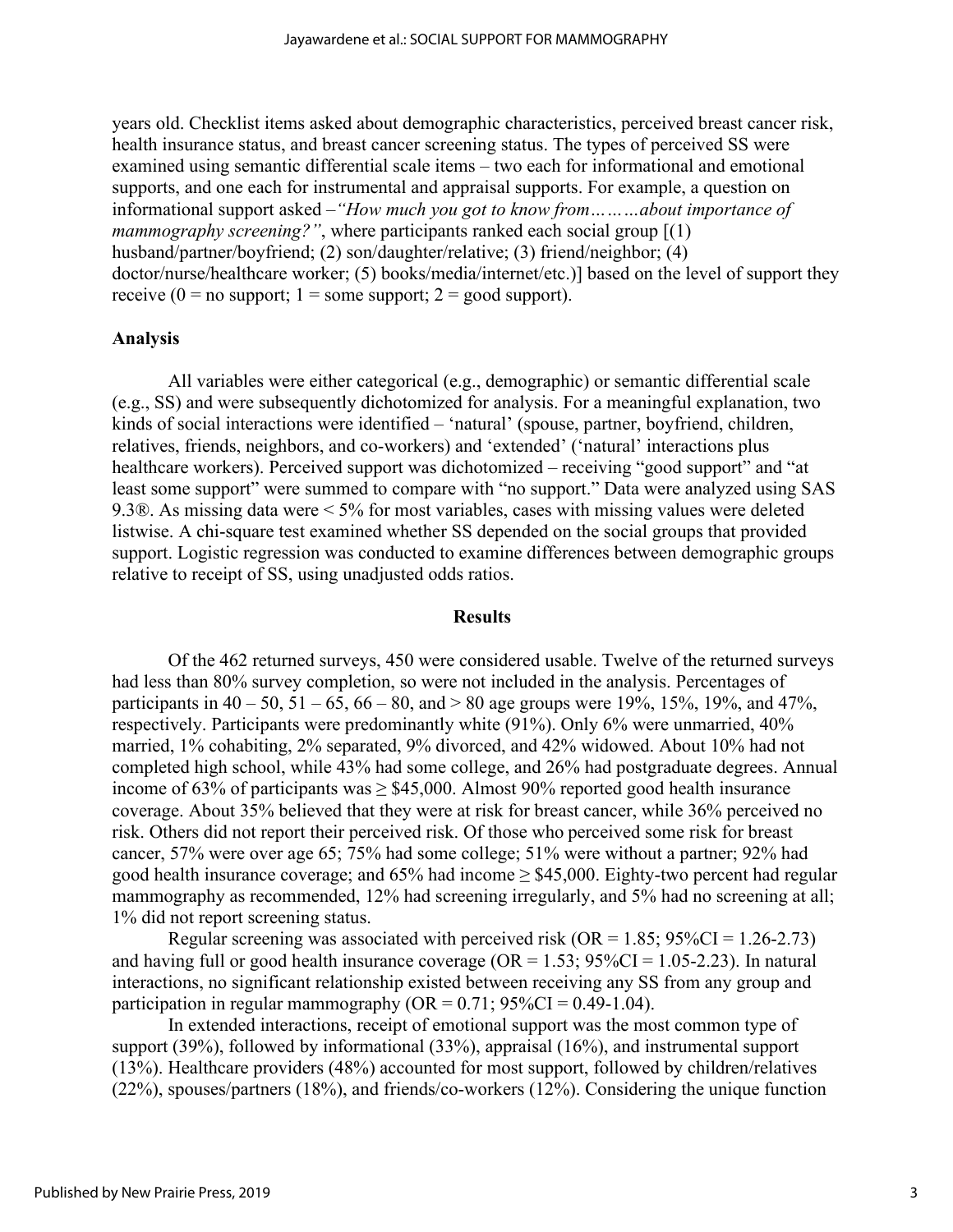of provider-patient interactions, subsequent comparisons included natural interactions only. Compared to children/relatives, spouses/partners and friends/co-workers less frequently provided each type of support (Table 1). Demographic characteristics affecting the receipt of SS were age, income, and marital status (Table 2). Effects of race/ethnicity and education level on SS were not statistically significant.

#### **Discussion**

Compared to men, women are more likely to perform healthy behaviors when they have adequate SS [\(Rollero, Gattino, & De Piccoli, 2014\)](#page-10-5). Therefore, women's attitudes about breast cancer screening are expected to be influenced by their SS. Based on recent evidence from literature, this study is the first to characterize SS for mammography as perceived by middleaged and elderly women in a Midwestern city. The role of perceived risk and good health insurance coverage in adherence to regular breast screening is compatible with past findings [\(Schueler, Chu, & Smith-Bindman, 2008\)](#page-10-6).

Mammography has evidence of benefit for  $40 - 74$  year old women, because it has reduced mortality due to breast cancer by 15-20% [\(Nelson, Fu, et al., 2016\)](#page-10-0). There are also harmful effects of mammography, such as overdiagnosis and resulting treatment of unimportant tumors [\(Welch & Black, 2010\)](#page-11-0), false positives with additional testing and anxiety [\(Hubbard et](#page-9-6)  [al., 2011\)](#page-9-6), false negatives with false sense of security and potential delay in cancer diagnosis [\(Nelson, O'Meara, Kerlikowske, Balch, & Miglioretti, 2016\)](#page-10-7), and radiation-induced breast cancer [\(Ronckers, Erdmann, & Land, 2004\)](#page-10-8). Therefore, despite likely benefits of mammography, it has only marginally reduced the rate at which females present with advanced cancer [\(Bleyer &](#page-9-7)  [Welch, 2012\)](#page-9-7). Although this study did not reveal significant associations between SS and screening (probably due to the small number of participants who reported irregular or no screening), informational support may encourage participants to undergo mammography by counteracting information from diverse sources about adverse effects and false positives/negatives.

Furthermore, mammography guidelines are inconsistent across professional organizations, for example, USPSTF guidelines differ from those of the American Cancer Society, which recommends screening to begin at age 40, repeated annually [\(American Cancer](#page-9-8)  [Society, 2012;](#page-9-8) [U.S. Preventive Services Task Force, 2010\)](#page-10-9). Therefore, healthcare providers may have contradicting opinions about recommending mammography for their clients. This is reflected in that about one-fourth of participants admitted they did not receive any informational or emotional support from healthcare providers. However, findings also indicate that healthcare workers still provided more SS than any other group. This is compatible with the finding on the importance of physicians as part of the perceived SS for mammography [\(Schueler et al., 2008\)](#page-10-6).

Medicare covers annual mammography for all female beneficiaries who are 40 or older [\(Rosenkrantz, Fleming, & Duszak, 2017\)](#page-10-10). For most women with private insurance, the cost of mammography is covered without copayments or deductibles, although women have to contact their mammogram facility and health insurance company for confirmation. Additionally, indirect costs exist [\(Feldstein et al., 2011\)](#page-9-9) – both tangible (e.g., obtaining transport; absence from work, and childcare) and intangible (pain; cultural beliefs). Instrumental (e.g., providing transport; helping with childcare), emotional (e.g., reassuring against the fear of pain; discussing cultural beliefs) [\(Pedersen, Zachariae, Jensen, Christensen, & Lassesen, 2004\)](#page-10-11), and appraisal (e.g., welcoming the decision to have mammography) supports often encourage women to overcome these barriers in critical times of decision making and adopt the behavior of regular screening.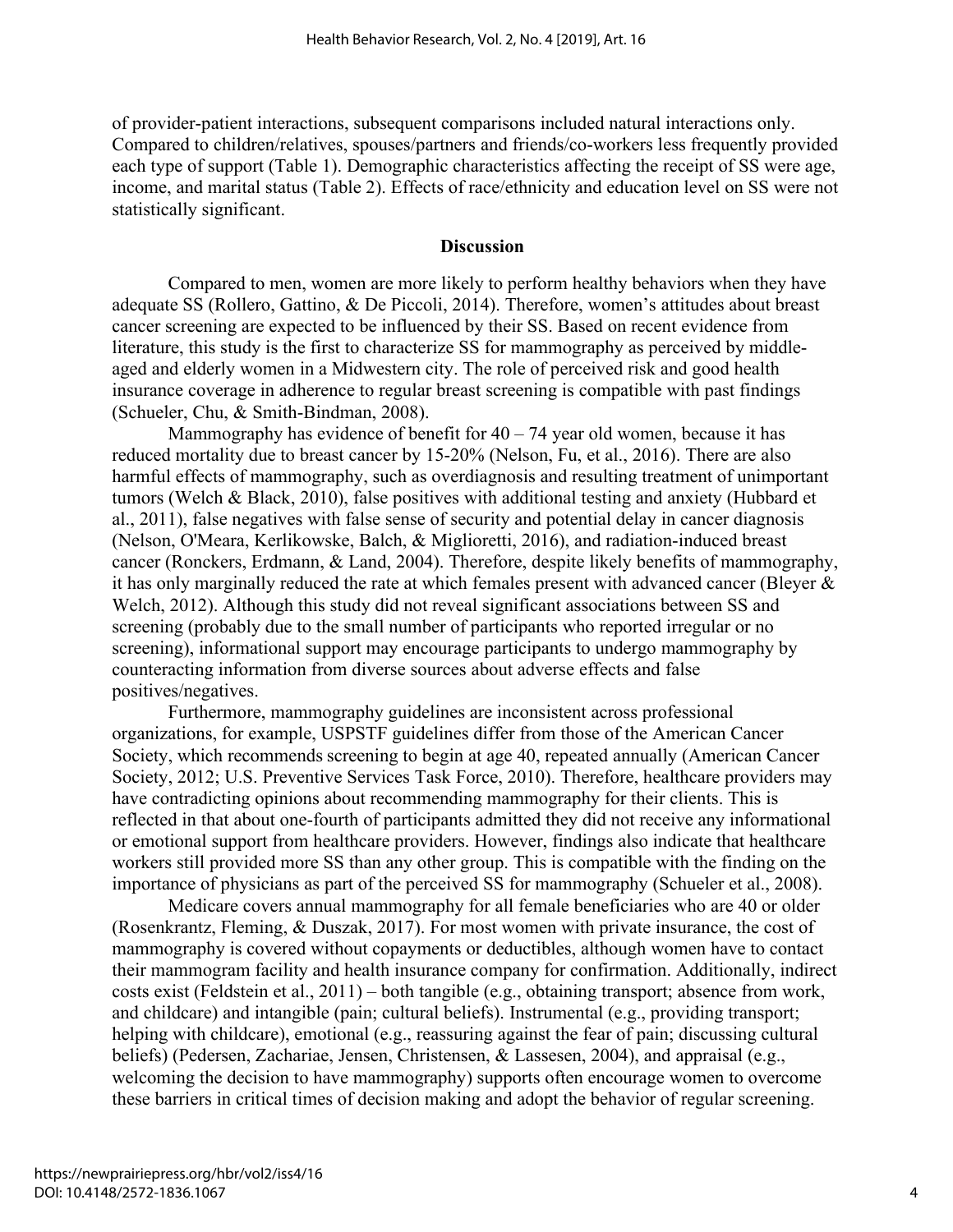# Table 1

# *Differences in Receipt of Each Type of Social Support¥ in Natural Interactions<sup>Ϯ</sup>*

|                                                 | % Receiving                                                   |                                | Spouse/Partner; $n = 184$ |                        | Friend/Coworker; $n = 441$       |            |                        |  |
|-------------------------------------------------|---------------------------------------------------------------|--------------------------------|---------------------------|------------------------|----------------------------------|------------|------------------------|--|
| Type of SS                                      | Support from a<br>Child/Relative<br>(Reference);<br>$n = 418$ | % Support<br>Receiving<br>from | Z<br>Value                | Two-tail<br>$p$ -Value | $%$ Support<br>Receiving<br>from | Z<br>Value | Two-Tail<br>$p$ -Value |  |
| Informational: Importance of having mammogram   | 39%                                                           | 27%                            | 2.794                     | 0.005                  | 25%                              | 4.421      | ${}< 0.001$            |  |
| Informational: How/where to have a mammogram    | 24%                                                           | 11%                            | 3.693                     | ${}< 0.001$            | 22%                              | 0.672      | 0.502                  |  |
| Emotional: Discuss barriers to mammogram        | 44%                                                           | 36%                            | 1.869                     | 0.062                  | 29%                              | 4.567      | ${}< 0.001$            |  |
| Emotional: Encourage to have mammogram          | 35%                                                           | 29%                            | 1.471                     | 0.141                  | 24%                              | 3.504      | ${}< 0.001$            |  |
| Instrumental: Facilitate/help to have mammogram | 24%                                                           | 22%                            | 0.438                     | 0.661                  | 12%                              | 4.558      | ${}< 0.001$            |  |
| Appraisal: Feedback on having mammogram done    | 31%                                                           | 23%                            | 2.070                     | 0.039                  | 18%                              | 4.502      | ${}< 0.001$            |  |

*Note.* Reference for each type of social support is the percent of participants receiving at least some SS from child or a relative. Number of participants who reported having a child/relative, spouse/partner, and friend/coworker is 418, 184, and 441, respectively.

<sup>‡</sup> Receipt of social support is defined as receiving either some support or good support, compared to receiving no support.

<sup>Ϯ</sup> Spouse/Partner, Child/Relative, Friend/Coworker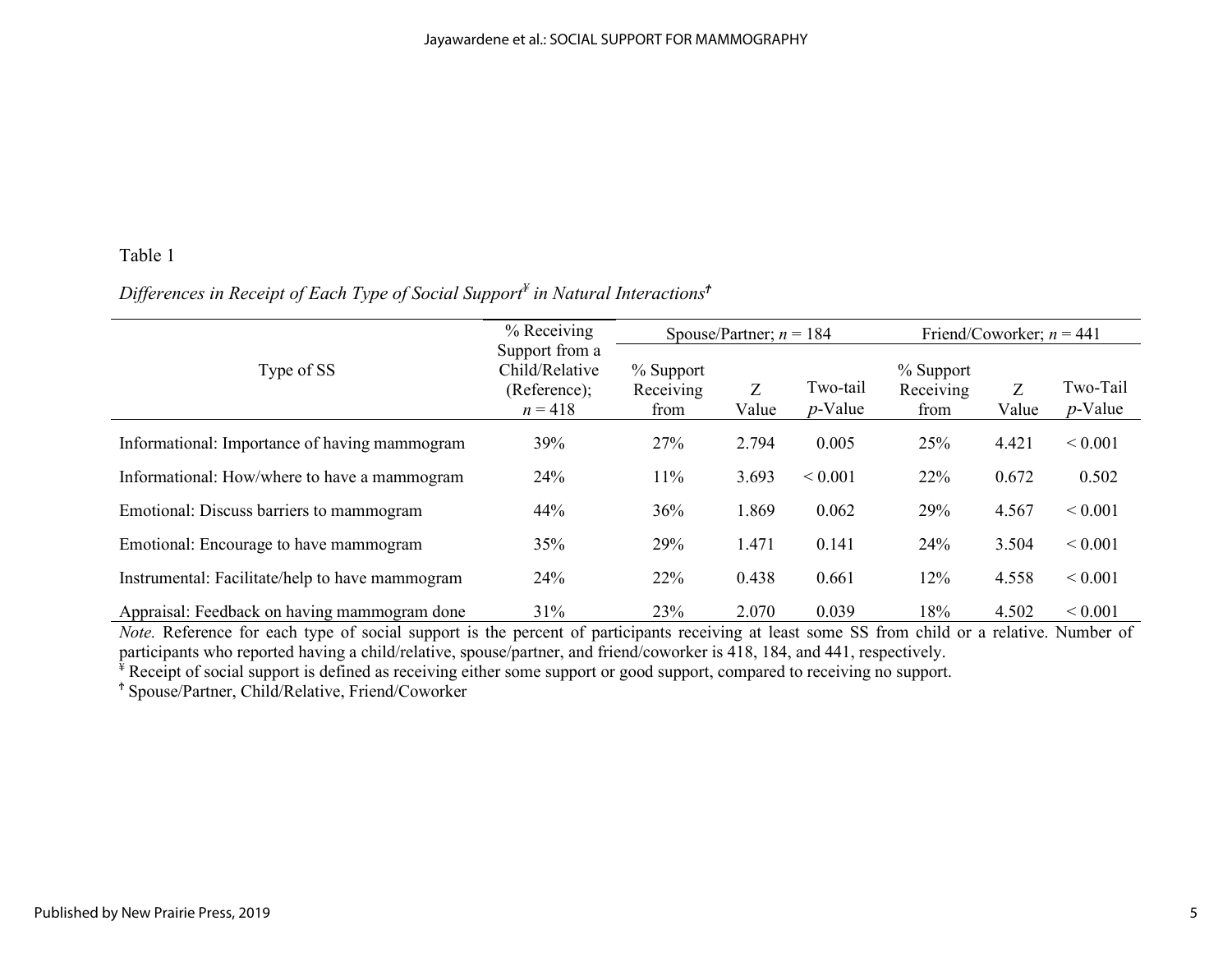# Table 2

*Demographic Differences in Receiving Any Social Support¥ in Natural Interactions<sup>Ϯ</sup> (N = 450)* 

| <b>Variable</b> | Level               | <b>Overall</b> |                 | <b>Informational</b> |                 | <b>Emotional</b> |                 | Instrumental |                 | <b>Appraisal</b> |                 |
|-----------------|---------------------|----------------|-----------------|----------------------|-----------------|------------------|-----------------|--------------|-----------------|------------------|-----------------|
|                 |                     | $\%$           | OR (95%CI)      | $\%$                 | OR (95%CI)      | $\frac{0}{0}$    | OR (95%CI)      | $\%$         | OR (95%CI)      | $\%$             | OR (95%CI)      |
| Age Group       | $> 80$ Years        | 68             | $3.19*$         | 44                   | $3.31*$         | 39               | $2.27*$         | 33           | $3.61*$         | 29               | $2.69*$         |
|                 | $40-80$ Years (Ref) | 40             | $(2.16-4.71)$   | 19                   | $(2.17 - 5.04)$ | 22               | $(1.50 - 3.42)$ | 12           | $(2.23 - 5.85)$ | 13               | $(1.67 - 4.33)$ |
| Education       | College or More     | 60             | 1.31            | 32                   | 1.34            | 31               | 0.87            | 24           | .44             | 22               | 1.18            |
|                 | No College (Ref)    | 53             | $(0.88 - 1.95)$ | 26                   | $(0.86 - 2.08)$ | 34               | $(0.57 - 1.32)$ | 18           | $(0.91 - 2.27)$ | 19               | $(0.72 - 1.92)$ |
| Income          | $\geq$ \$45,000     | 62             | $1.51*$         | 31                   | 1.41            | 29               | 0.77            | 26           | $2.16*$         | 24               | 1.35            |
|                 | $<$ \$45,000 (Ref)  | 52             | $(1.03 - 2.19)$ | 24                   | $(0.93 - 2.15)$ | 35               | $(0.51 - 1.14)$ | 14           | $(1.34 - 3.48)$ | 19               | $(0.85 - 2.13)$ |
| Marital         | Married/Cohabit     | 67             | $2.47*$         | 42                   | $2.40*$         | 37               | $2.26*$         | 29           | $3.00*$         | 31               | $2.97*$         |
| <b>Status</b>   | All Others (Ref)    | 45             | $(1.55 - 3.94)$ | 23                   | $(1.51 - 3.84)$ | 25               | $(1.39 - 3.68)$ | 12           | $(1.75 - 5.13)$ | 13               | $(1.76 - 5.02)$ |

*Note.* For each demographic variable, percentages in the "overall" support column indicate the participants who reported receiving at least one of the four types of social support from at least one of the three social gro

<sup>¥</sup> Receipt of social support is defined as receiving either some support or good support, compared to receiving no support.

<sup>Ϯ</sup> Spouse/Partner, Child/Relative, Friend/Coworker

\* statistically significant  $(p < 0.05)$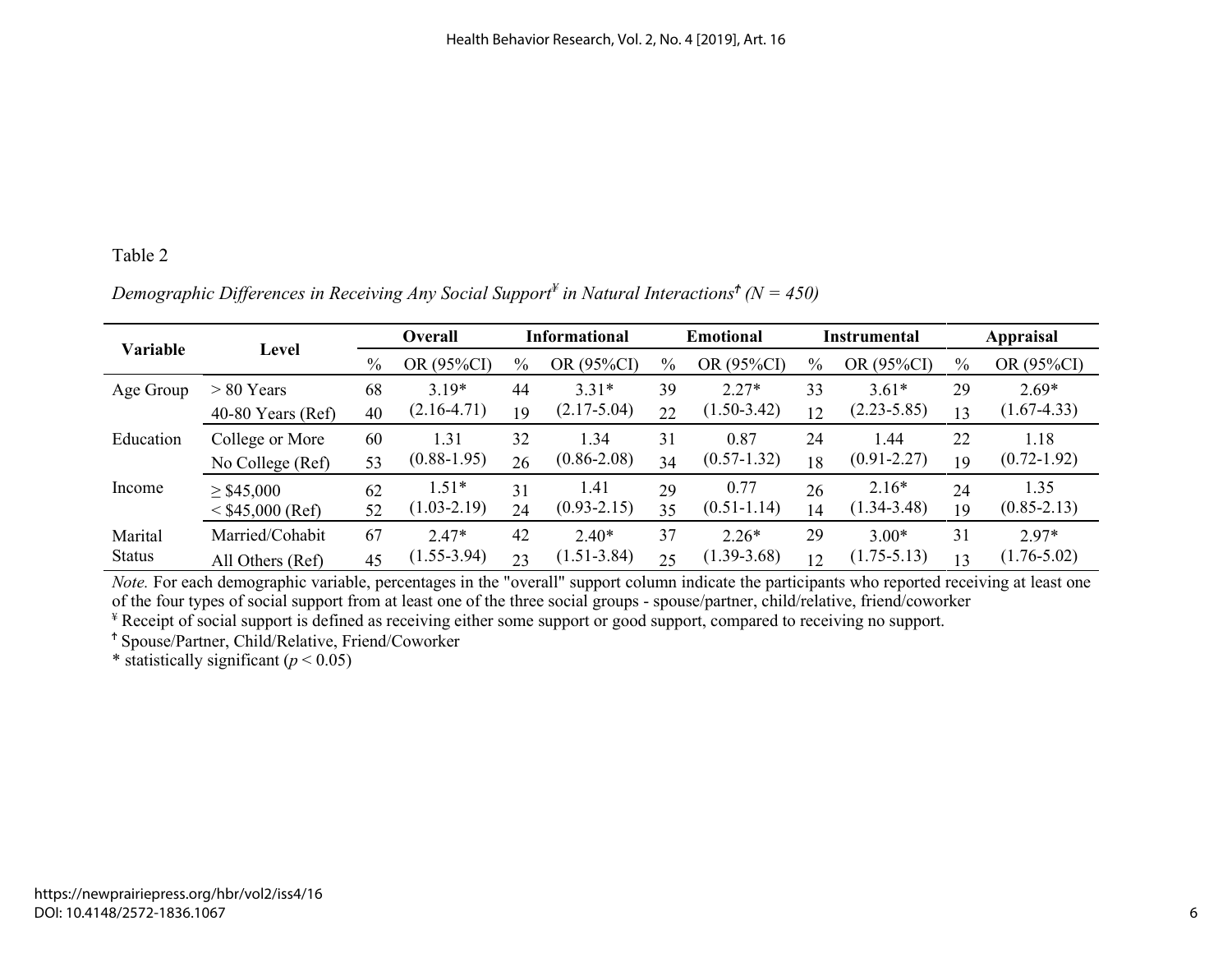In natural interactions, children, siblings, and relatives played a considerably greater role in providing all four types of SS than spouses, partners, boyfriends, friends, neighbors, and coworkers. Complexity (i.e., extent to which the social relationship serves many functions) as well as reciprocity (i.e., extent to which resources and support are both given and received) of the parent-child relationship are important characteristics that may have contributed to greater support from children. The support from children can also be explained with the finding that women older than 80 years of age received significantly greater support than younger women. Two-thirds of these older women reported that they were widowed, leaving children as a major source of SS. With regard to older women, the social interaction density (i.e., number of social connections and the extent to which members interact with each other) is probably greater because of their extensive cumulative exposure to social interactions. However, this social influence is neither rational nor helpful because some professional organizations recommend that mammography screening be stopped at age 74 due to limited benefits [\(U.S. Preventive Services](#page-10-9)  [Task Force, 2010\)](#page-10-9).

Although spouses, partners, and boyfriends provided less support than children, siblings, and relatives, being married or cohabiting showed a significant relationship with receiving greater SS of all types, confirming from past studies that intimate relationships play an important role in receiving SS. Intensity of SS (i.e., extent to which a social relationship offers emotional closeness) is an important element that may have contributed to higher support from spouses, partners, and boyfriends. More affluent people are more capable in finding (or "buying") adequate SS and are likely to become members of diverse social interactions that involve a broader variety of resources. Consistent with this finding [\(Katapodi et al., 2002\)](#page-9-0), women with higher income perceived greater SS, including instrumental support. However, contrary to past research [\(Katapodi et al., 2002\)](#page-9-0), this study did not detect any relationship between education and SS. Furthermore, this research did not reveal any relationship between race/ethnicity and SS, probably due to the low number of non-white/Hispanic women studied.

This study has several limitations. First, the potential participants were selected from the names in a telephone directory, which excluded a considerable proportion of women in the town, for example women who only use mobile phones, as their names were not included in the telephone directory. A possibility exists that these ineligible women were not demographically and behaviorally similar to surveyed women. Second, 24% of the sample did not report their perceived risk [\(Manjer et al., 2015\)](#page-9-3). Third, the final instrument with revised questions was not validated. Fourth, generalizability of the findings is limited due to lack of diversity in the sample: predominantly white, > 65 years, with higher than average per-capita income for the state, and prior mammography experience. Fifth, a selection bias may have occurred due to method of recruiting participants. Women who did not respond to postal surveys could be different from participants, demographically and/or behaviorally.

#### **Conclusion**

Healthcare workers provided the highest SS, followed by children, siblings, and relatives. Having higher income and being married were associated with receiving greater SS. Although some recommend that mammography screening be stopped at age 74 due to limited benefits, women older than 80 years of age received the highest support. Women perceived the least support from friends, neighbors, and co-workers. Provision of emotional support was the most prominent, followed by informational, appraisal, and instrumental supports. Healthcare workers provided the greatest support in relation to information. Understanding the structural and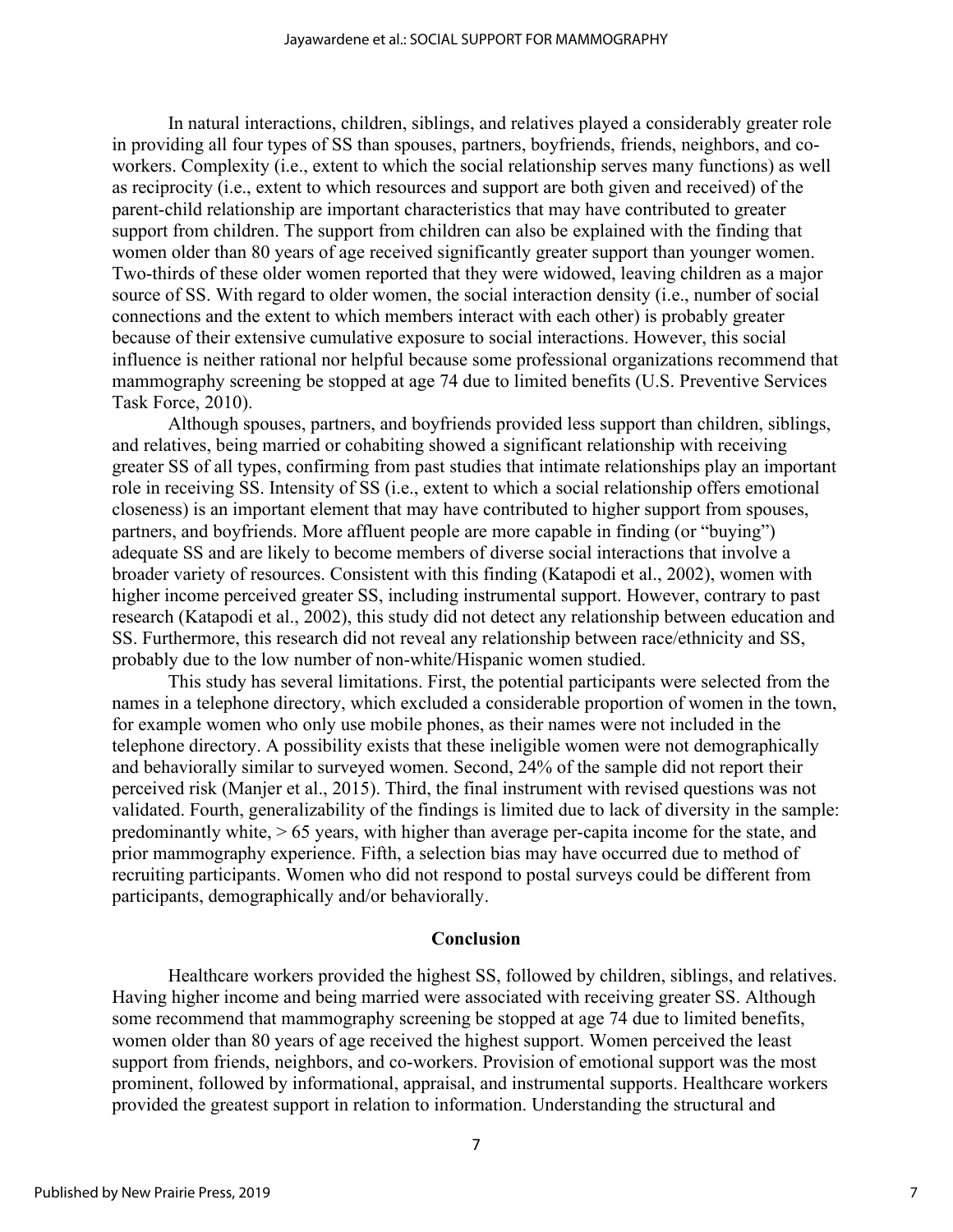functional characteristics of social interactions is important for designing interventions to enhance SS and improving breast cancer screening via social interactions [\(McFall & Davila,](#page-9-10)  [2008\)](#page-9-10).

# **Acknowledgments**

This study was funded by a student research award from the Indiana University School of Public Health Bloomington. The authors have no conflicts of interest to report, financial or otherwise.

# **References**

- <span id="page-9-8"></span>American Cancer Society. (2012, February 06). Recommendations for early breast cancer detection in women without breast symptoms. Retrieved from [http://www.cancer.org/cancer/breastcancer/moreinformation/breastcancerearlydetection/b](http://www.cancer.org/cancer/breastcancer/moreinformation/breastcancerearlydetection/breast-cancer-early-detection-acs-recs) [reast-cancer-early-detection-acs-recs](http://www.cancer.org/cancer/breastcancer/moreinformation/breastcancerearlydetection/breast-cancer-early-detection-acs-recs)
- <span id="page-9-7"></span>Bleyer, A., & Welch, H. G. (2012). Effect of three decades of screening mammography on breast-cancer incidence. *New England Journal of Medicine, 367*(21), 1998-2005. <https://doi.org/10.1056/NEJMoa1206809>
- <span id="page-9-4"></span>Dantas, M. M. C., Alchieri, J. C., & Maia, E. M. C. (2015). Instruments employed in the evaluation of social support. *Acta Psiquiatrica Y Psicologica De America Latina, 61*(4), 305-313.
- <span id="page-9-2"></span>Farhadifar, F., Taymoori, P., Bahrami, M., & Zarea, S. (2015). The relationship of social support concept and repeat mammography among Iranian women. *BMC Women's Health, 15*, 92. <https://doi.org/10.1186/s12905-015-0253-7>
- <span id="page-9-9"></span>Feldstein, A. C., Perrin, N., Rosales, A. G., Schneider, J., Rix, M. M., & Glasgow, R. E. (2011). Patient barriers to mammography identified during a reminder program. *Journal of Women's Health, 20*(3), 421-428.<https://doi.org/10.1089/jwh.2010.2195>
- <span id="page-9-1"></span>Fleury, J., Keller, C., & Perez, A. (2009). Social support theoretical perspective. *Geriatric Nursing, 30*(2Suppl1), 11-14.<https://doi.org/10.1016/j.gerinurse.2009.02.004>
- <span id="page-9-6"></span>Hubbard, R. A., Kerlikowske, K., Flowers, C. I., Yankaskas, B. C., Zhu, W., & Miglioretti, D. L. (2011). Cumulative probability of false-positive recall or biopsy recommendation after 10 years of screening mammography: A cohort study. *Annals of Internal Medicine, 155*(8), 481-492.<https://doi.org/10.7326/0003-4819-155-8-201110180-00004>
- <span id="page-9-0"></span>Katapodi, M. C., Facione, N. C., Miaskowski, C., Dodd, M. J., & Waters, C. (2002). The influence of social support on breast cancer screening in a multicultural community sample. *Oncology Nursing Forum, 29*(5), 845-852. [https://doi.org/10.1188/02.ONF.845-](https://doi.org/10.1188/02.ONF.845-852) [852](https://doi.org/10.1188/02.ONF.845-852)
- <span id="page-9-5"></span>Lischka, A. -M., Popien, C., & Linden, M. (2005). Instruments for the measurement of the social network. *Psychotherapie Psychosomatik Medizinische Psychologie, 55*(8), 358-364. <https://doi.org/10.1055/s-2004-834752>
- <span id="page-9-3"></span>Manjer, A. R., Emilsson, U. M., & Zackrisson, S. (2015). Non-attendance in mammography screening and women's social network: A cohort study on the influence of family composition, social support, attitudes and cancer in close relations. *World Journal of Surgical Oncology, 13*, 211.<https://doi.org/10.1186/s12957-015-0623-5>
- <span id="page-9-10"></span>McFall, S. L., & Davila, M. (2008). Gender, social ties, and cancer screening among elderly persons. *Journal of Aging and Health, 20*(8), 997-1011. <https://doi.org/10.1177/0898264308324682>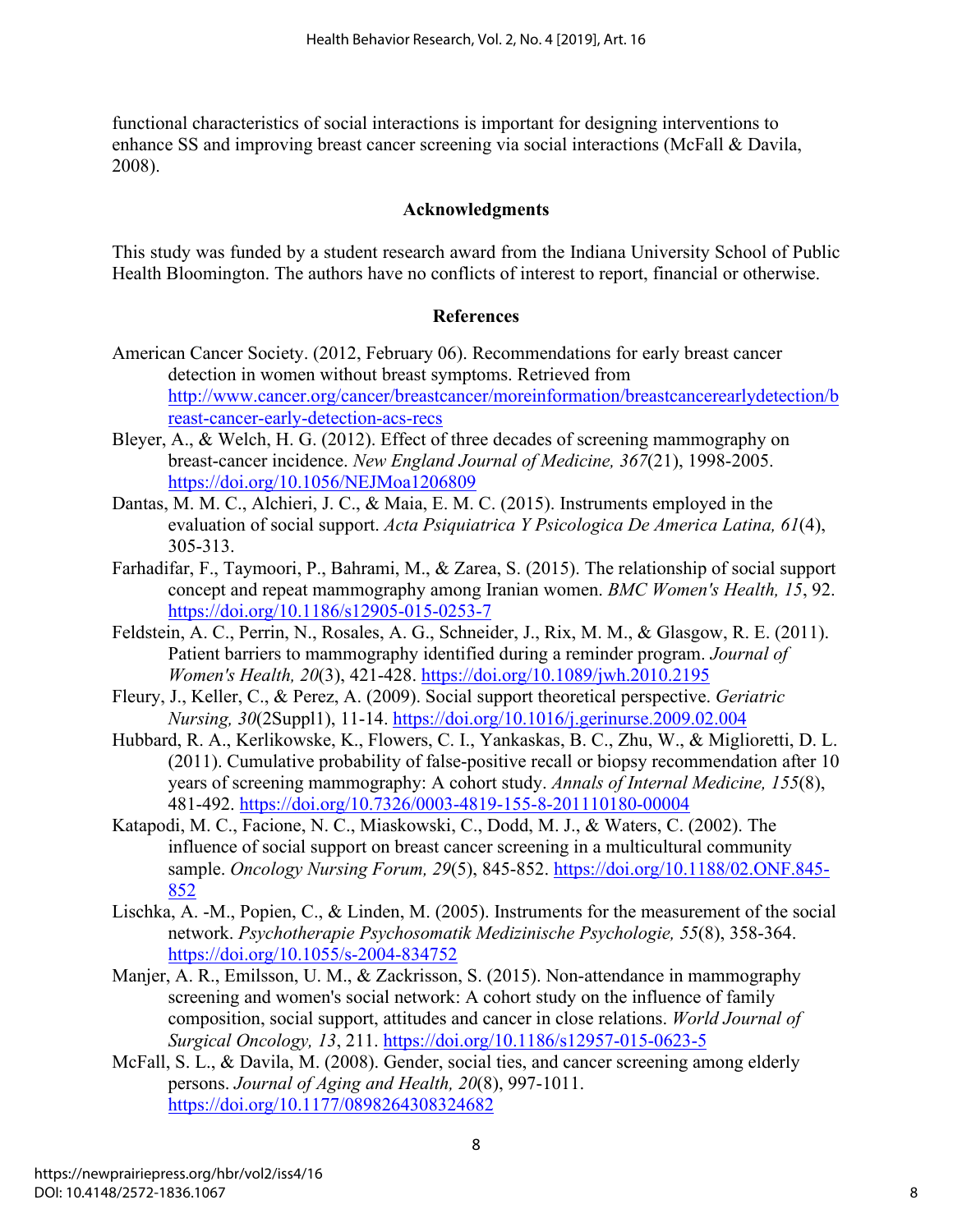- <span id="page-10-2"></span>Messina, C. R., Lane, D. S., Glanz, K., West, D. S., Taylor, V., Frishman, W., & Powell, L. (2004). Relationship of social support and social burden to repeated breast cancer screening in the women's health initiative. *Health Psychology, 23*(6), 582-594. <https://doi.org/10.1037/0278-6133.23.6.582>
- <span id="page-10-3"></span>Molina, Y., Ornelas, I. J., Doty, S. L., Bishop, S., Beresford, S. A. A., & Coronado, G. D. (2015). Family/friend recommendations and mammography intentions: The roles of perceived mammography norms and support. *Health Education Research, 30*(5), 797- 809.<https://doi.org/10.1093/her/cyv040>
- <span id="page-10-1"></span>National Center for Health Statistics. (2016). *2015 National Health Interview Survey (NHIS) public use data release: NHIS survey description*. Hyattsville, MD: National Center for Health Statistics, Division of Health Interview Statistics. [ftp://ftp.cdc.gov/pub/health\\_statistics/nchs/dataset\\_documentation/nhis/2015/srvydesc.pd](ftp://ftp.cdc.gov/pub/health_statistics/nchs/dataset_documentation/nhis/2015/srvydesc.pdf) [f](ftp://ftp.cdc.gov/pub/health_statistics/nchs/dataset_documentation/nhis/2015/srvydesc.pdf)
- <span id="page-10-0"></span>Nelson, H. D., Fu, R., Cantor, A., Pappas, M., Daeges, M., & Humphrey, L. (2016). Effectiveness of breast cancer screening: Systematic review and meta-analysis to update the 2009 U.S. Preventive Services Task Force recommendation. *Annals of Internal Medicine, 164*(4), 244-255.<https://doi.org/10.7326/M15-0969>
- <span id="page-10-7"></span>Nelson, H. D., O'Meara, E. S., Kerlikowske, K., Balch, S., & Miglioretti, D. (2016). Factors associated with rates of false-positive and false-negative results from digital mammography screening: An analysis of registry data. *Annals of Internal Medicine, 164*(4), 226-235.<https://doi.org/10.7326/m15-0971>
- <span id="page-10-11"></span>Office of Disease Prevention and Health Promotion. (2011). *Healthy People 2020: Topics and objectives: Cancer*. Rockville, MD: Office of Disease Prevention and Health Promotion. Retrieved from [https://www.healthypeople.gov/2020/topics](https://www.healthypeople.gov/2020/topics-objectives/topic/cancer/objectives)[objectives/topic/cancer/objectives](https://www.healthypeople.gov/2020/topics-objectives/topic/cancer/objectives)
- Pedersen, A. F., Zachariae, R., Jensen, A. B., Christensen, S., & Lassesen, B. (2004). Social support and acute stress reactions in healthy women referred to mammography. *Psycho-Oncology, 13*(8), S215-S216.<https://doi.org/10.1002/pon.846>
- <span id="page-10-5"></span>Rollero, C., Gattino, S., & De Piccoli, N. (2014). A gender lens on quality of life: The role of sense of community, perceived social support, self-reported health and income. *Social Indicators Research, 116*(3), 887-898.<https://doi.org/10.1007/s11205-013-0316-9>
- <span id="page-10-8"></span>Ronckers, C. M., Erdmann, C. A., & Land, C. E. (2004). Radiation and breast cancer: A review of current evidence. *Breast Cancer Research, 7*(1), 21-32.<https://doi.org/10.1186/bcr970>
- <span id="page-10-10"></span>Rosenkrantz, A. B., Fleming, M., & Duszak, R. (2017). Variation in screening mammography rates among Medicare Advantage plans. *Journal of the American College of Radiology, 14*(8), 1013-1019.<https://doi.org/10.1016/j.jacr.2017.01.056>
- <span id="page-10-6"></span>Schueler, K. M., Chu, P. W., & Smith-Bindman, R. (2008). Factors associated with mammography utilization: A systematic quantitative review of the literature. *Journal of Womens Health, 17*(9), 1477-1498.<https://doi.org/10.1089/jwh.2007.0603>
- <span id="page-10-4"></span>U.S. Census Bureau. (2011). 2010 Census Interactive Population Search: IN - Bloomington City. Retrieved from<https://bloomington.in.gov/about/census-data>

<span id="page-10-9"></span>U.S. Preventive Services Task Force. (2010, July). Screening for breast cancer, topic page. Retrieved from

[https://www.uspreventiveservicestaskforce.org/Page/Document/UpdateSummaryFinal/br](https://www.uspreventiveservicestaskforce.org/Page/Document/UpdateSummaryFinal/breast-cancer-screening) [east-cancer-screening](https://www.uspreventiveservicestaskforce.org/Page/Document/UpdateSummaryFinal/breast-cancer-screening)